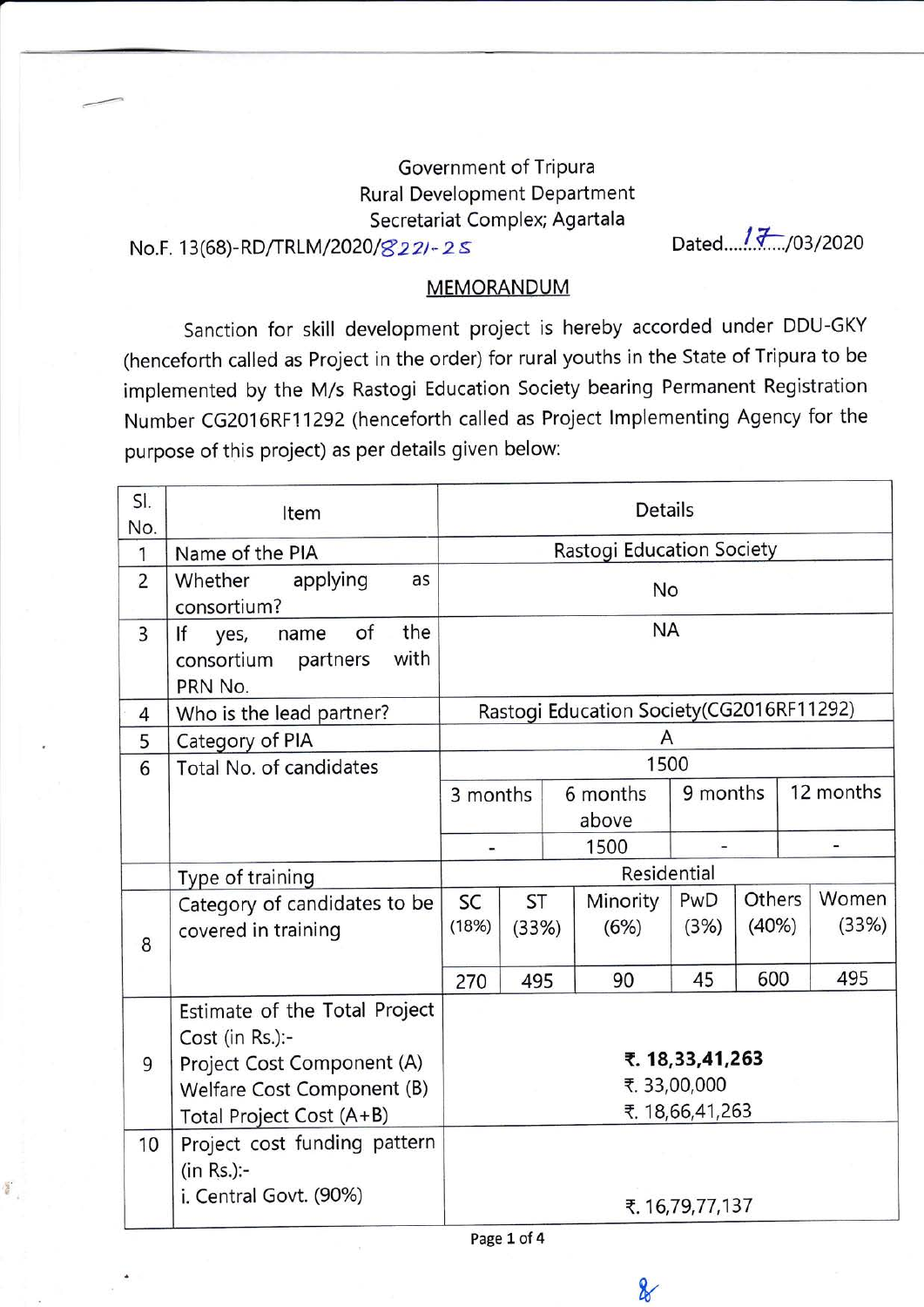|    | ii. State Govt. (10%)                           |                                  | ₹. 1,86,64,126                                                                                                                                                                            |  |  |  |  |  |
|----|-------------------------------------------------|----------------------------------|-------------------------------------------------------------------------------------------------------------------------------------------------------------------------------------------|--|--|--|--|--|
|    | Total (100%)                                    |                                  | ₹. 18,66,41,263                                                                                                                                                                           |  |  |  |  |  |
| 11 | Does the PIA satisfy eligibility<br>conditions? |                                  | Yes                                                                                                                                                                                       |  |  |  |  |  |
| 12 | Has the PAA recommended<br>the project?         |                                  | Yes                                                                                                                                                                                       |  |  |  |  |  |
| 13 | Whether<br>the<br>approved the project?         | <b>PAC</b><br>has                | Yes, in the meeting held on 04.02.2020.                                                                                                                                                   |  |  |  |  |  |
| 14 | Districts to be covered                         |                                  | West Tripura-185, North Tripura-185, South<br>Tripura-185, Dhalai-205, Khowai-185, Sepahijala-<br>185, Unakoti-185, Gomati-185                                                            |  |  |  |  |  |
| 15 | <b>Training Center Location</b>                 |                                  | (Chhattisgarh, Rajnandgaon-1)1500                                                                                                                                                         |  |  |  |  |  |
| 16 | Sector:-<br>Capital Goods                       |                                  | Metal Inert Gas / Metal Active Gas / Gas Metal<br>Arc Welder (MIG/MAG/GMAW)(CSC/Q0209)-<br>600-I, Manual Metal Arc Welding/Shielded Metal<br>Arc Welding Welder-500                       |  |  |  |  |  |
|    | Healthcare                                      | Trade &                          | General Duty Assistant(HSS/Q5101)-420-II<br><b>Home Health Aide-360</b><br>Front Line Health Worker -425                                                                                  |  |  |  |  |  |
|    | Construction                                    | Addl.<br>Trades to<br>be covered | Assistant Electrician (CON/Q0602)-400-I<br>Helper Electrician-350, Helper Construction<br>Painter-300                                                                                     |  |  |  |  |  |
|    | Automotive                                      |                                  | <b>Packing Executive/Packing</b><br>Assistant/Packer(ASC/Q6102)-250-I<br>Parts Picker -300, Loading and Unloading<br>Operator/Loader-250, Spare Parts Operations<br>Executive Level 3-300 |  |  |  |  |  |
| 17 | Duration of the project                         |                                  | 3 years                                                                                                                                                                                   |  |  |  |  |  |
| 18 | Third Party Certification                       |                                  | SSC                                                                                                                                                                                       |  |  |  |  |  |
|    |                                                 |                                  |                                                                                                                                                                                           |  |  |  |  |  |

2. Total Programme Cost Component (A) fund i.e. ₹.18,33,41,263 (Rupees Eighteen Crore Thirty Three Lakh Forty One Thousand Two Hundred Sixty Three) only shall be released to the Project Implementing Agency in four installments in the ratio of 25(15:10):25:25:25 subject to provisions of DDU-GKY Guidelines, 2016 and relevant Notification No.19/2019 dated 21<sup>st</sup> Oct, 2019.

3. The Project lmplementing Agency shall submit a Performance Guarantee from a Nationalized Bank for ₹.1,16,65,079 (Rupees One Crore Sixteen Lakh Sixty Five

\*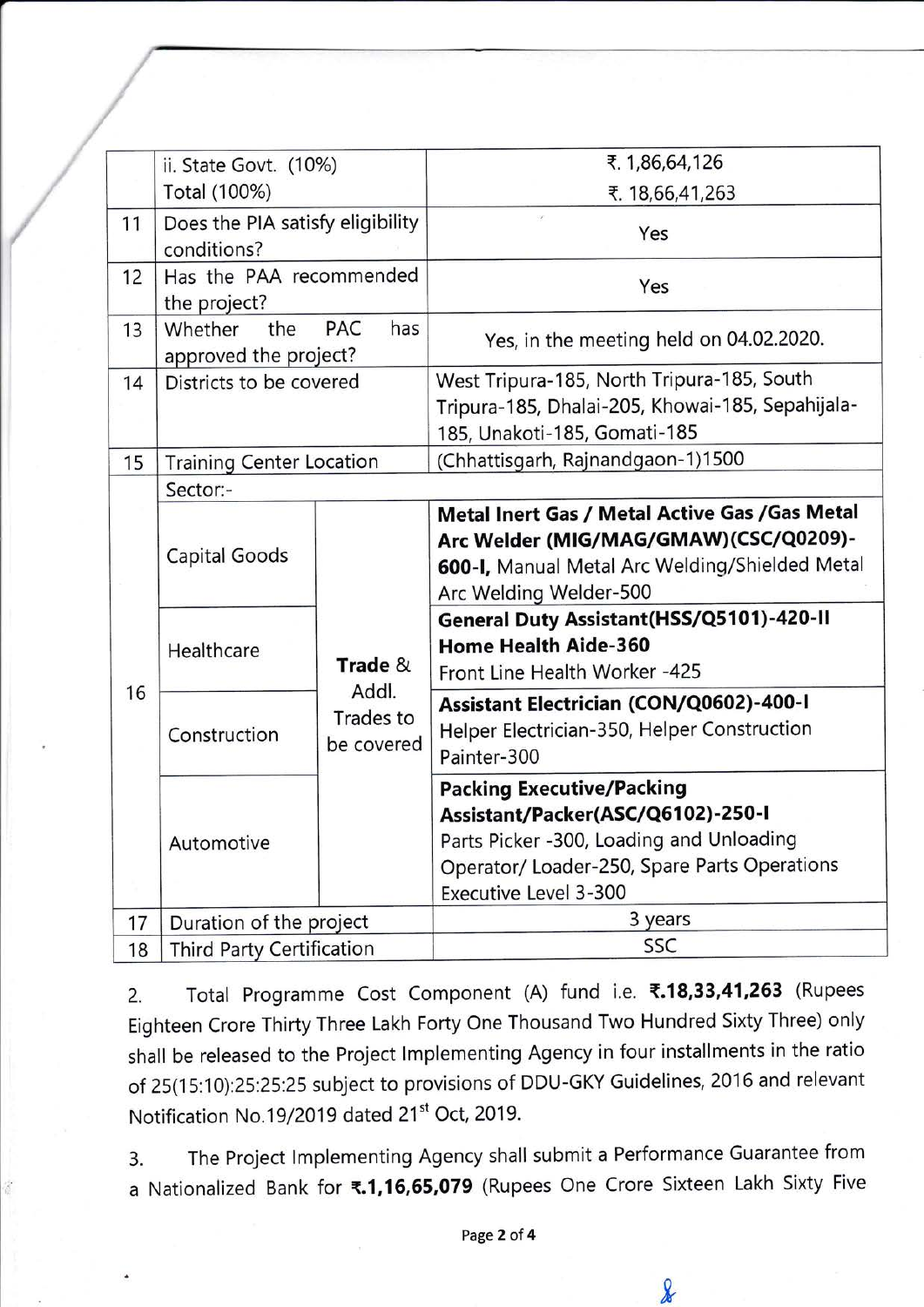Thousand Seventy Nine) only (a minimum value of 6.25% of the total approved project cost, as per notification No.50/2017 dt.13.09.2017 of the Rural Skills Division, MoRD) at the time of signing the MoU.

4. For better project management the first installment of fund amounting to T.4,58,35,316 (Rupees Four Crore Fifty Eight Lakh Thirty Five Thousand Three Hundred Sixteen only) comprising 90% of Central Share i.e. ₹.4,12,51,784 (Rupees Four Crore Twelve Lakh Fifty One Thousand Seven Hundred Eighty Four) only and 10% of State Share i.e. ₹. 45,83,532 (Rupees Forty Five Lakh Eighty Three Thousand Five Hundred Thirty Two) only shall be released in 02 (two) phase. ln pursuance to the memorandum issued vide F.No.13(19)-RD(TRLM)/2o19/4717-21 Dated, 23/09/2019 the 1<sup>st</sup> installment shall be released to the Project Implementing Agency in the following pattern:-

i) 15% ₹.2,75,01,190 (Rupees Two Crore Seventy Five Lakh One Thousand One Hundred Ninety) only on signing of MoU after submission of Bank Guarantee @ 6.25% of the total project cost.

ii) Remaining 10% ₹.1,83,34,126 (Rupees One Crore Eighty Three Lakh Thirty Four Thousand One Hundred Twenty Six) only on commencement of minimum 20% of the project target and completion of any other pre-requisite formalities in pursuance of the DDU-GKY guidelines.

5. The funds disbursed for the skill development project under DDU-GKY may be audited not only by Comptroller and Auditor General of lndia, but also by the lnternal Audit of the Principal Accounts functionary under Chief Controller of Accounts in the Ministry of Rural Development as per orders issued by Government of lndia from time to time or by any other suitable auditor as per order issued by the Government of lndia or the State Government.

6. Sanction issued as per approval of competent authority vide U.O. No.  $662$ Dy.CM/RD /2020 dated ...l.b...tottzozo.

Enclo: Approved project proposal

,1 (Vikas Singh)

Chief Executive Officer Tripura Rural Livelihood Mission

Copy to:

1. The Secretary, RD for kind information.